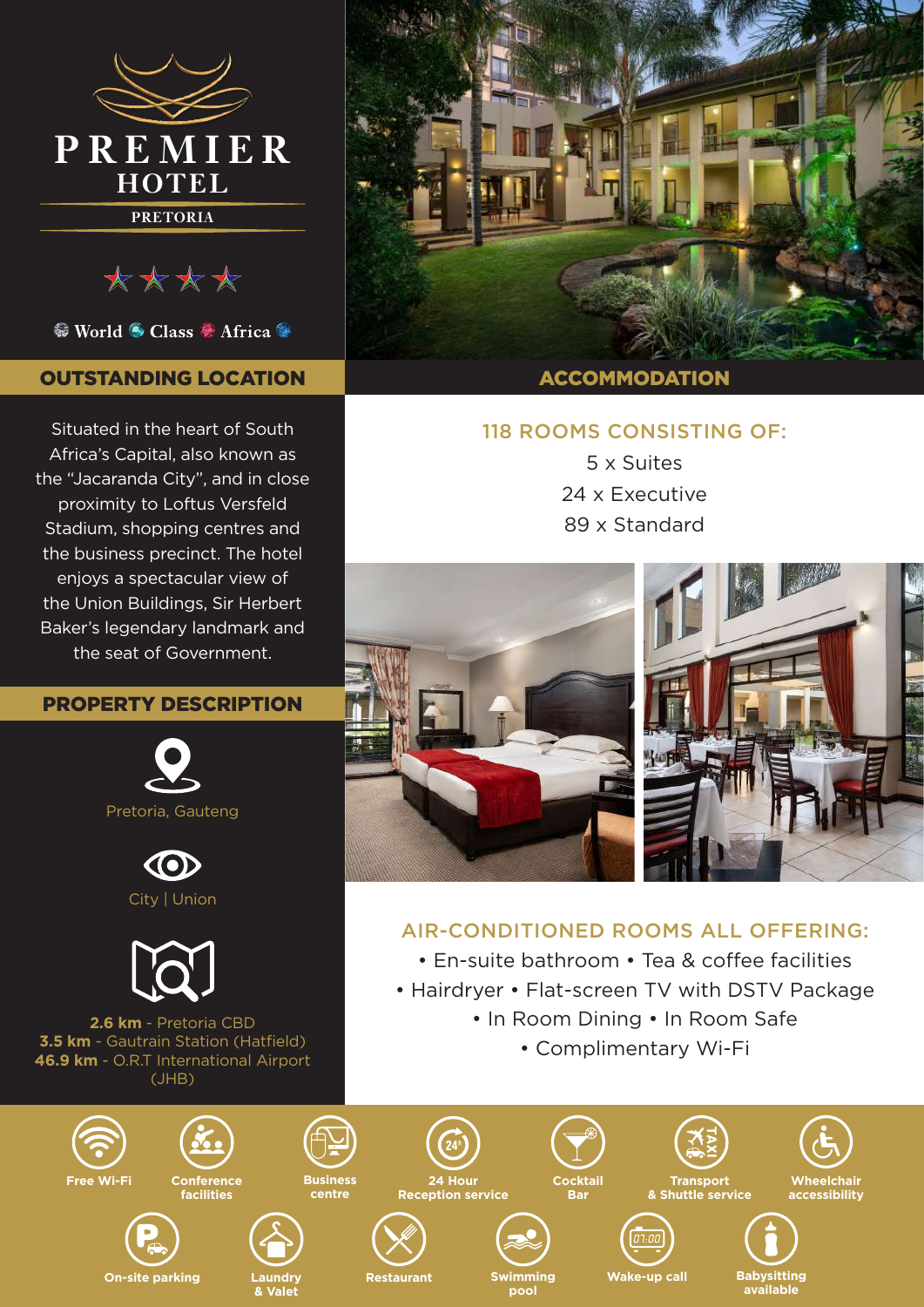

LEISURE FACILITIES AND ATTRACTIONS

Union Buildings, State Theatre, close to rugby and soccer stadiums, National Zoological Gardens, Menlyn Shopping Centre and 5km from the Gautrain Station.

### CONFERENCE AND SPECIAL EVENT EXPERIENCES

There are 6 state-of-the-art conference venues to suit any business requirements. Whether booking a conference, business event or launch, organisers can expect excellent service standards, flawless event co-ordination and tailor-made packages to meet every need. Capacities vary from an intimate boardroom set up to catering for 300 people for a cinema seating event experience. The hotel is renowned for comedy evenings, great conference cuisine, and excellent service. Along with 118 modern and recently refurbished rooms, Premier Hotel Pretoria's conference delegates

enjoy access to the rock pool terrace for cocktails, to the extensive dining options in the Ambassador Restaurant. The views from the hotel bedrooms to the nearby Union Buildings is spectacular.